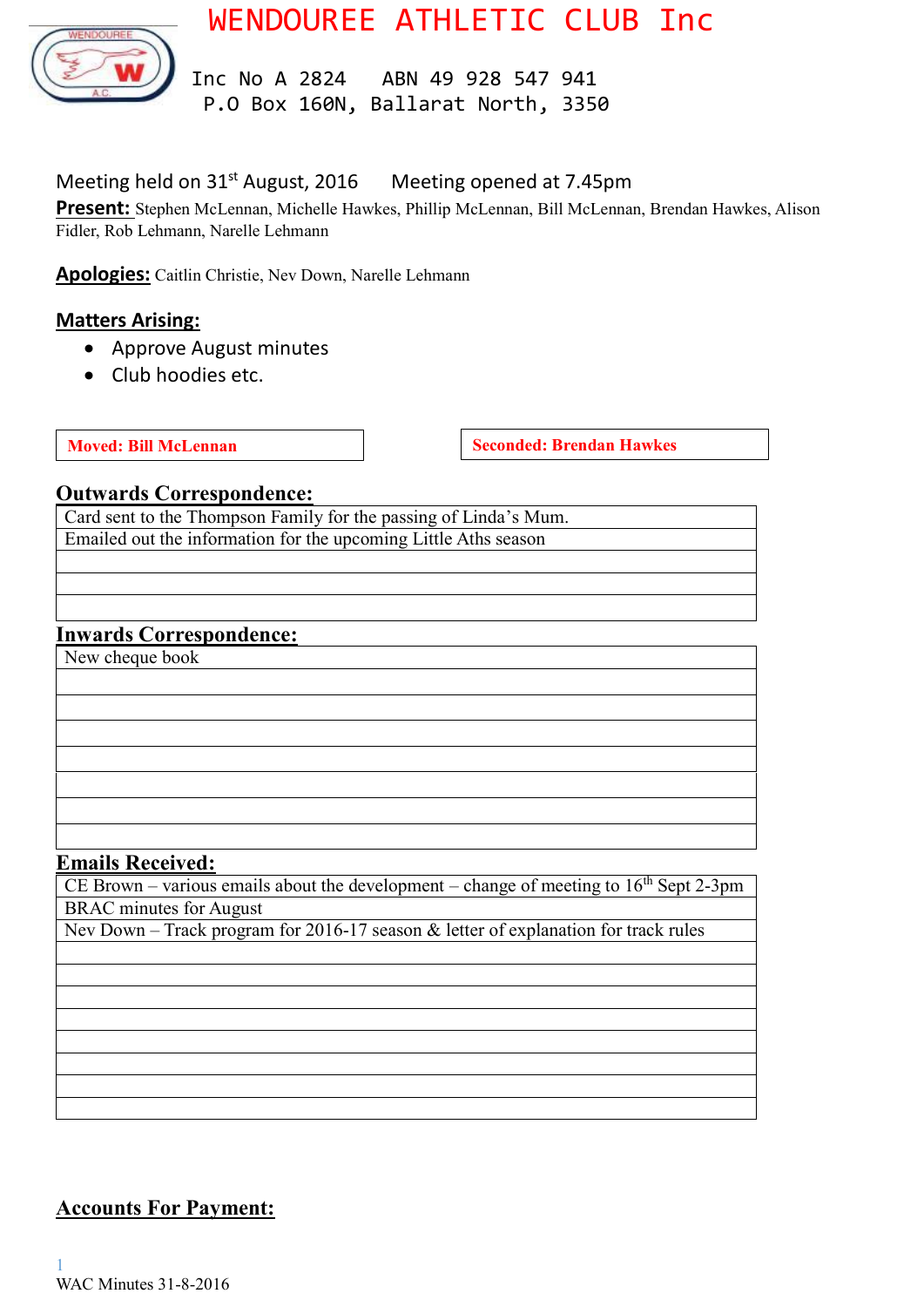| Name            | <b>Item</b>            | <b>Amount</b> |
|-----------------|------------------------|---------------|
| Michelle Hawkes | <b>Sympathy Cards</b>  | \$4.00        |
| Michelle Hawkes | Material for headbands | \$39.13       |
|                 |                        |               |
|                 |                        |               |
|                 |                        |               |
|                 |                        |               |
|                 | <b>Total:</b>          | \$43.13       |

**Moved: Rob Lehmann Seconded: Brendan Hawkes** 

**Treasurers Report:**

**Moved:** Alison Fidler **Seconded: Phil McLennan**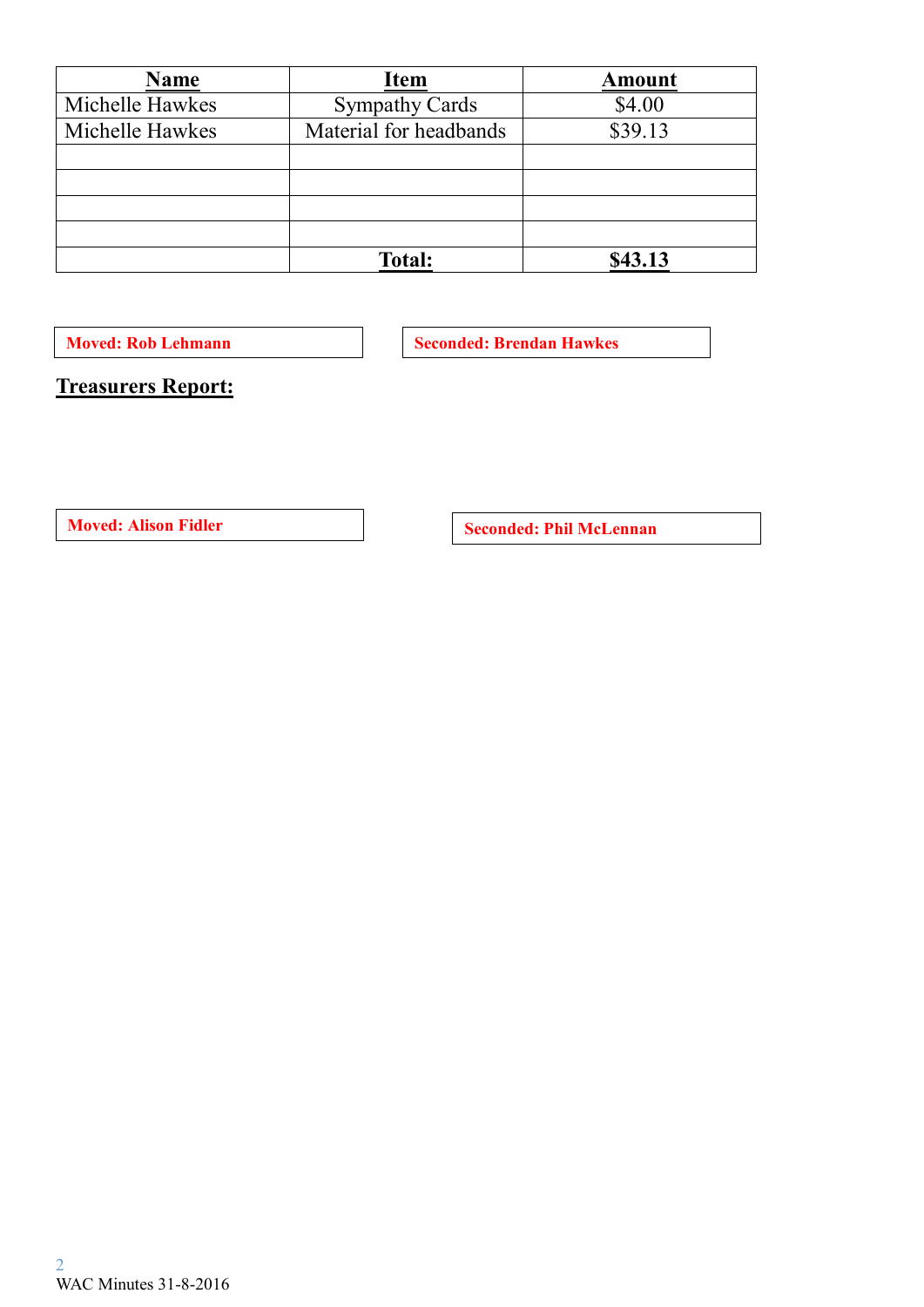#### **Reports: Financial Report** - (Alison Fidler)

Need to sit down and work out if AV are up to date with rego payments

#### **Social Report -** (Michelle Hawkes)

Our Cross Country break up is on the 17<sup>th</sup> September and will be at the City Oval Hotel. We will do sit down meals.

We had our social function on the 27<sup>th</sup> Aug with Eureka at the combined Lap of the Lake  $\omega$  the Yacht Club. It was a great afternoon.

We also had our Parlauf relays on the  $29<sup>th</sup>$  August which was again a fun event.

We also have the parlauf relay on the 2<sup>nd</sup> Oct with a BBQ afterwards.

#### **Fundraising report -** (Steve McLennan)

Nil

**Woady Yaloak Report -** (Peter Luke) Nil

#### **BRAC Report -** (Steve McLennan)

Meeting was held on the 22<sup>nd</sup> August. Brac Cross Country Awards to be held Sunday 11<sup>th</sup> September 1pm.Steve reported on meeting with Karelia, Rod and council - notes of which are as follows:

- \* Proposed rectification works include full depth replacement of 100m start area (20sq/m)
- \* Patching works for all other areas of track it is required (30sq/m allowance)
- \* Contractor has informed us works are likely to take one week
- o Preferred option is for track to be offline during works period
- \* BRAC preferred dates for works to be undertaken:
- o Prior to Friday 7 October (weather permitting)
- o Monday 31 October Friday 11 November
- o Monday 21 November Friday 2 December
- \* Future facility improvements to be considered and scoped in conjunction with BRAC:
- o Future full depth track replacement being planned for 2020/2021
- \* Proposed \$1m project to be joint funded between COB and BRAC
- \* COB has requested that BRAC start planning for approximate \$200k contribution
- o Replacement of track plinth (currently being investigated with contractor)
- o Removal of tower (inside lane 1) at finish line
- o Installation of photo finish technology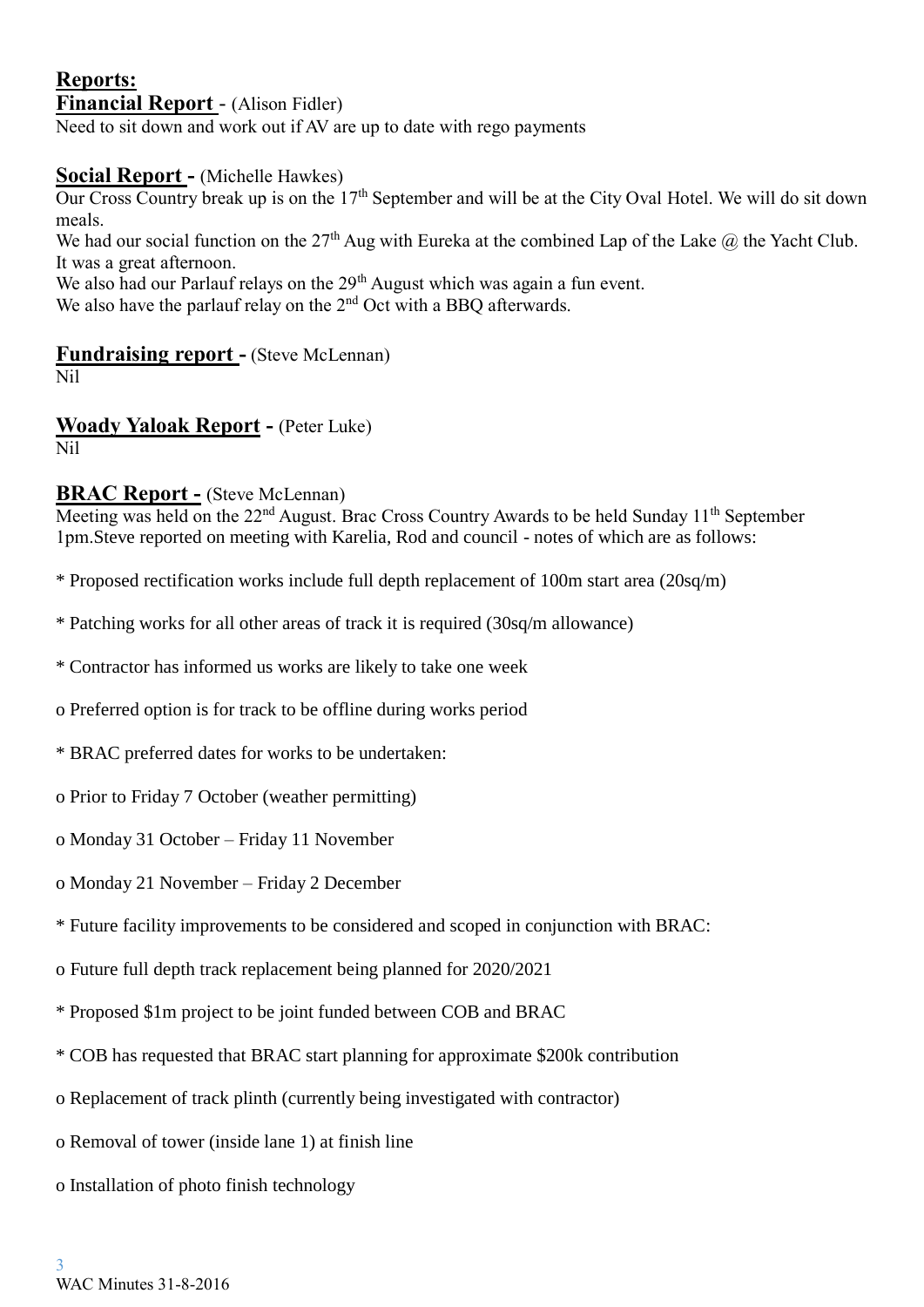o Upgrade to turnstile and electronic swipe card access (improve emergency egress safety and revenue opportunity)

#### **Track Report –** (Steve McLennan)

The AV shield program is now out and all dates are confirmed. There will be 12 rounds of competitions and an AV final. There is a new scoring system for competition based on performances. There will also be preentries this season, which will make the season run quicker.

We will send out a detailed description of what is expected for the season, track packages etc. (see attached) The next parlauf relay is on Monday  $29<sup>th</sup>$  August and then also one on the Sunday October  $2<sup>nd</sup>$  at 3pm, followed by a BBQ.

## **AV Report-**

Nil

#### **Junior Report – Cross Country - (**Bill McLennan)

Still down on numbers, with weather getting worse not many are attending. The presentation for the juniors will be on the same night as seniors on  $17<sup>th</sup>$  September.

#### **Cross Co**u**ntry Report – (**Steve McLennan)

6<sup>th</sup> August – Ekiden Relays at Anglesea – 50+Men 1<sup>st</sup>, u18 Men 1<sup>st</sup>, u16 Men 1<sup>st</sup>, u/14 men 1<sup>st</sup>

6 th August – Eureka Club rooms –

 $13<sup>th</sup>$  August – 10km Club Championship – see attachment

 $20^{th}$  August – Double By-pass –

20<sup>th</sup> August – Australian National Cross Country Champs Canberra – u16 men Nick Fidler 5<sup>th</sup>, Harry Sharp 26<sup>th</sup>, Matt Catterson 66<sup>th</sup> and u14 women Lily Gilbert 33<sup>rd</sup>. Nick also got medals for the team placings 2<sup>nd</sup> for the 4km and second in the relays with Harry Sharp

 $27<sup>th</sup>$  August – Macaulay Handicap Lap of the Lake – Fastest times went to Sam Williams and Andrew Amor. Handicap placings saw  $1^{st}$  Zoe Schnyder,  $2^{nd}$  Dayne Schnyder and  $3^{rd}$  Kate Macaulay. Great day and handicaps were very close.

Only 3 weeks left for the season – St. Georges Lake, Burnley ½ marathon and 6km, BRAC road relays Vic Park and Tan Relays.

**Moved:** Alison Fidler **Seconded:** Bill McLennan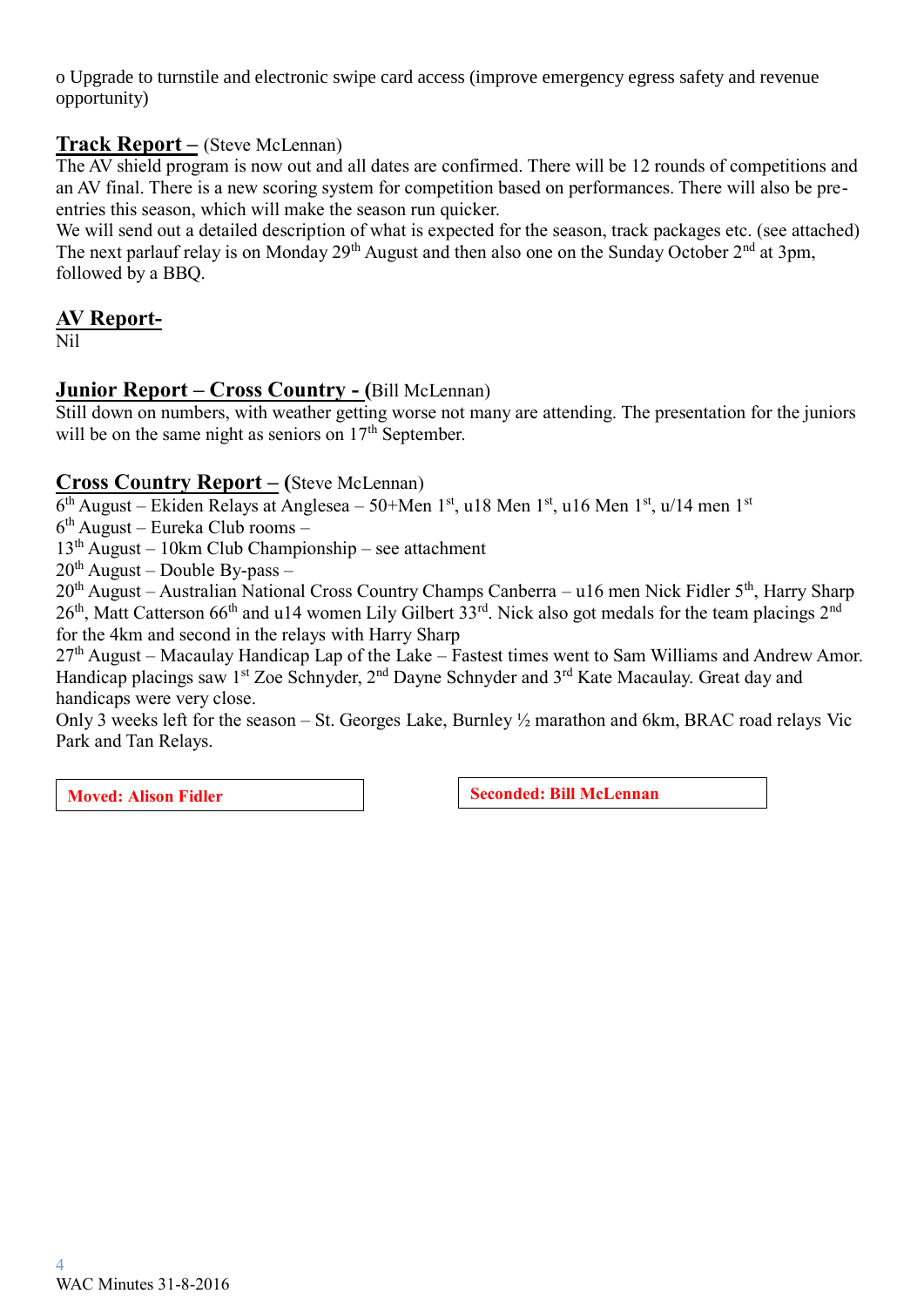# **General Business:**

| <b>Steve McLennan</b> | We have some new sign writing on the trailer and it looks fantastic.<br>We need to write a thankyou card and a tatts ticket for Graeme<br>Quick who did this for nothing.                                                                      |
|-----------------------|------------------------------------------------------------------------------------------------------------------------------------------------------------------------------------------------------------------------------------------------|
| <b>Bill McLennan</b>  | Nil                                                                                                                                                                                                                                            |
| Michelle Hawkes       | Nil                                                                                                                                                                                                                                            |
| <b>Brendan Hawkes</b> | We have a sample from S3 Promotions which is not what we<br>wanted. So we think we should go elsewhere. Do we go local or go<br>Melbourne based. Rob has a contact at the Australian Clothing<br>company and will get some info emailed to us. |
| Phil McLennan         | Nil                                                                                                                                                                                                                                            |
| <b>Alison Fidler</b>  | Nil                                                                                                                                                                                                                                            |
| Rob Lehmann           | Nil                                                                                                                                                                                                                                            |
|                       |                                                                                                                                                                                                                                                |
|                       |                                                                                                                                                                                                                                                |

Meeting Closed at 8.44pm Next meeting  $28^{th}$  September 2016 @7.30pm.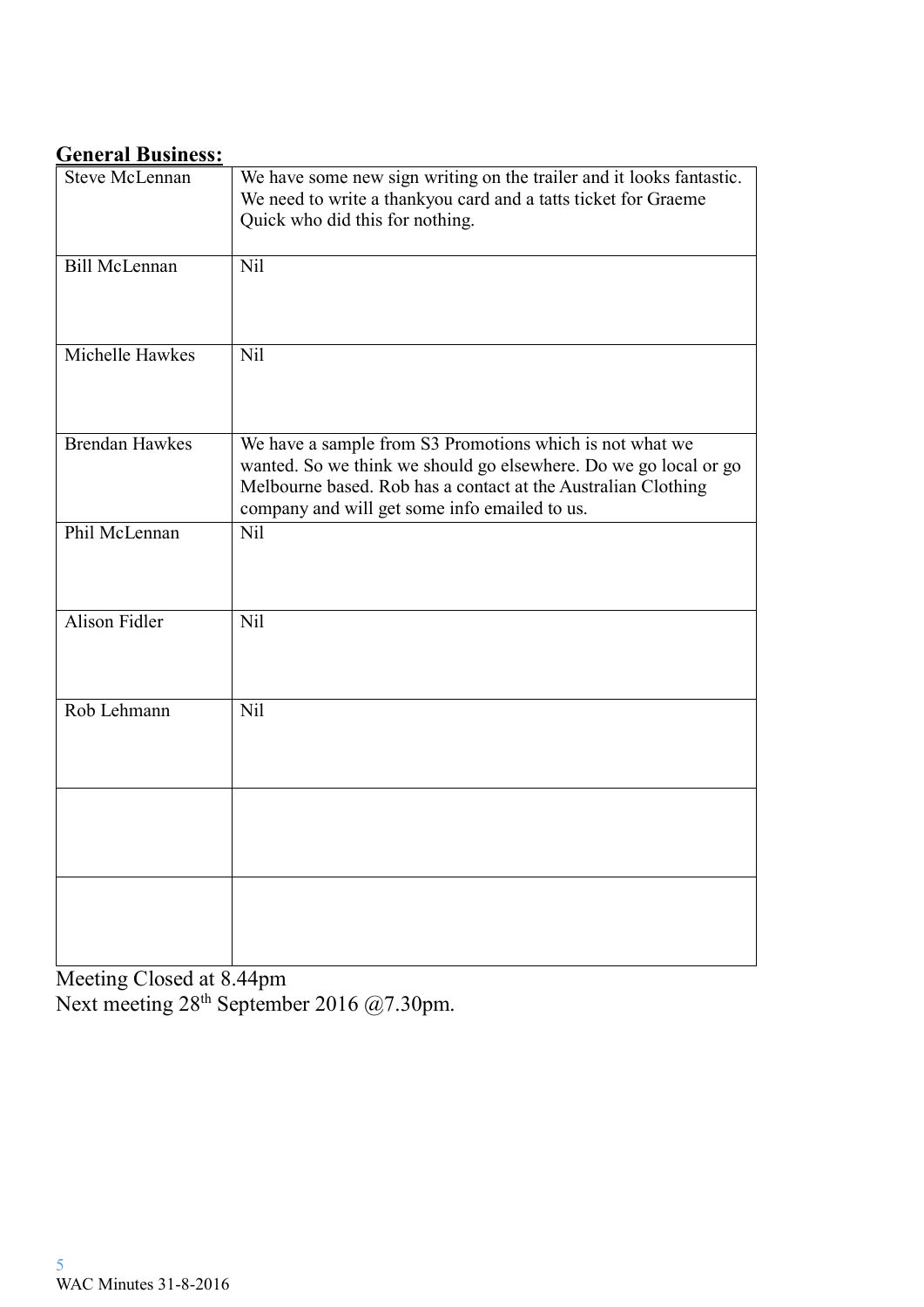

# **Gudgeon 10KM Club Championship Results 2016**

| Open Men       |              | Open Women     |                 |
|----------------|--------------|----------------|-----------------|
| 1              | <b>Kris</b>  | 1              | Ang             |
| $\overline{c}$ | Graeme       | $\overline{c}$ | Karla           |
| 3              | <b>Steve</b> | 3              |                 |
| 40+ Men        |              | 40+ Women      |                 |
| 1              | Phil         |                | Ang Williams    |
| $\overline{c}$ | Marc         | $\overline{c}$ | Alison Fidler   |
| 3              |              | $\overline{c}$ | Michelle Hawkes |
| 50+ Men        |              | 50+ Women      |                 |
| 1              | Graeme       | 1              |                 |
| $\overline{c}$ | <b>Steve</b> | $\overline{c}$ |                 |
| 3              | <b>Jeff</b>  | 3              |                 |
| U/20 Men       |              | U/20 Women     |                 |
|                |              |                |                 |
| $\overline{c}$ |              | $\overline{c}$ |                 |